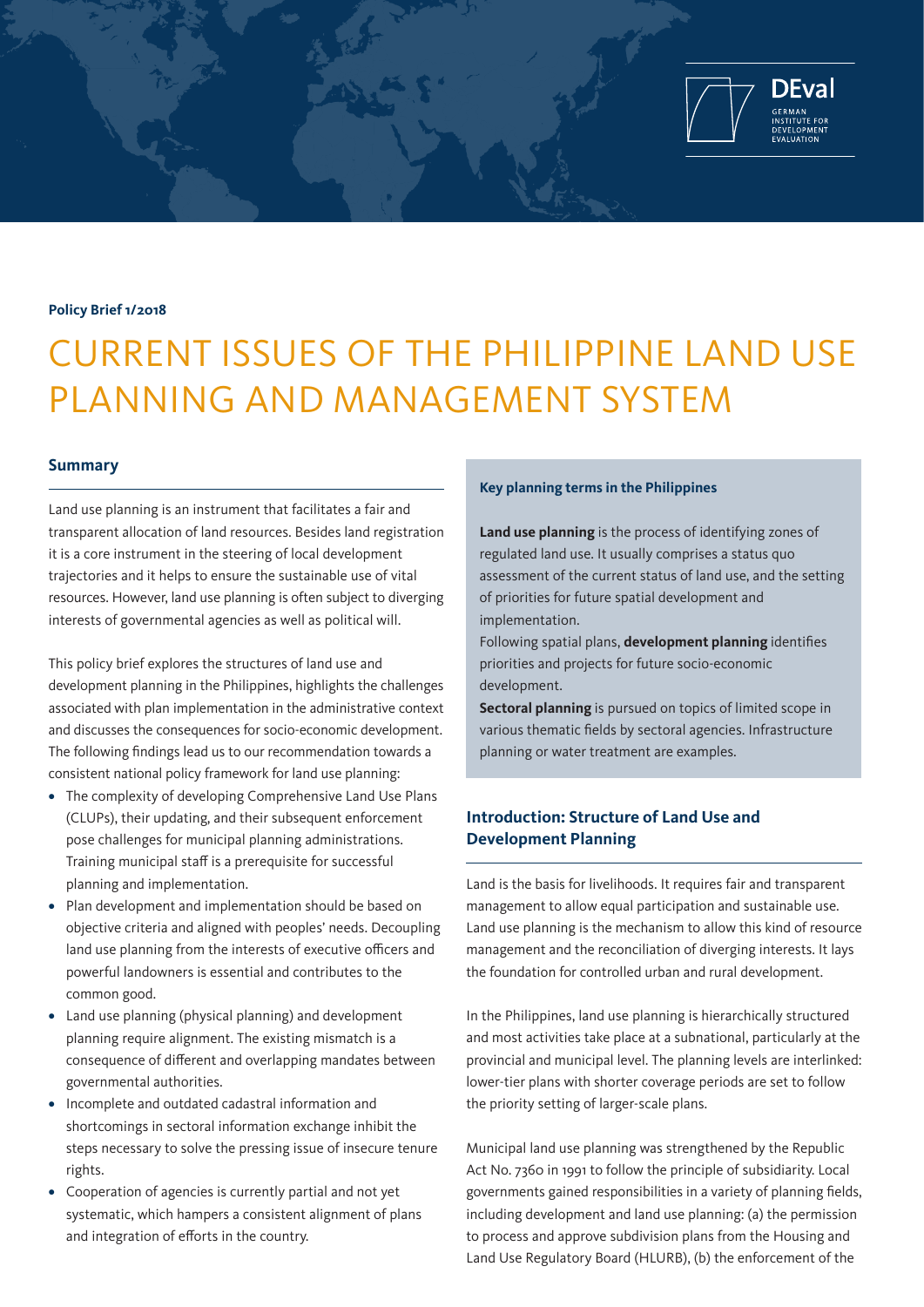National Building Code from the Department of Public Works and Highways including granting or declining of building permits, as well as (c) the reclassification of agricultural land from the Department of Agrarian Reform, except those lands distributed to agrarian reform beneficiaries pursuant to the Republic Act No. 6657 (Republic of the Philippines, 1991).

The CLUP, the main planning instrument, aims to provide a sound foundation for managing past, current and projected land use and for the allocation of land resource use of the whole territory of a municipality. Figure 1 shows the embeddedness of the CLUP in the planning hierarchy. The CLUP is highly dependent on the cooperation of different agencies and is supposed to have primacy over other sectoral, development and investment plans of governmental agencies at the municipal level.

To address shortcomings of older CLUP guidelines, the HLURB has developed the new enhanced comprehensive land use planning (eCLUP) guidebooks in a joint effort with the Philippine– German cooperation. The new guidelines, officially launched in late 2015, serve as an improved planning tool for comprehensive and information-driven planning as well as the integration of the whole municipal territory. It and aims for a stronger integration between spatial and development planning, more coherence in aligning socio-economic development and land use as well as the linking of development planning and budget allocation (Housing and Land Use Regulatory Board (HLURB) Philippines, 2013). While eCLUP makes the planning process more consistent and comprehensive, data collection for the CLUP and the planning process itself remain highly complex. As emphasized in interviews, this requires more personnel and further trainings on CLUP development and updating.

### **Current Issues of the Land Use Planning and Management System**

In theory, the interplay of plans and hierarchies in the Philippine planning system has been well defined for many years. In reality, the system has been characterized by multiple policies of different authorities with overlapping mandates.

For example, large portions of Philippine land are classified as forest land, and are managed through Forest Land Use Plans under the mandate of the Department of Environment and Natural Resources. This separation of types of land hinders municipal planners to integrate this land into comprehensive

land use planning and thus largely excludes residents using these lands from the provision of municipal public services.

Vertical frictions in the planning system occur, due to the timely misalignment of different plans and incomplete information exchange between agencies. The CLUPs are supposed to be harmonized with the Provincial Development and Physical Framework Plan—frequently not sufficiently achieved in either direction. At the same time, inputs provided by a Barangay Development Plan, mandated by the Department of the Interior and Local Government, are supposed to be incorporated into the planning goals of the CLUP. In the absence of a formulated Barangay Development Plan, the CLUP can thus only assume barangay planning goals, which reduces the quality of local representation.

Horizontal frictions occur due to the misalignment of the CLUP and the Comprehensive Development Plans (CDP)—both municipal level plans. In theory, the CLUP is operationalized in the CDP, followed by integration into investment plans and transfer into municipal budgeting. This linkage of aligning spatial and socio-economic development goals with budgetary planning often lacks coherence. The process of developing and updating CLUPs is lengthy and the approval process can be extensive. Hence, municipal executives often rely solely on the CDP for quick project implementation. These inconsistencies in the planning process leave greater leeway for politicized decisions and ad hoc project prioritizations by powerful executives or local political elites, in which, for example, political supporters are more likely beneficiaries of projects and the disbursement of funds. In extreme cases, vested interests of executive officers and influential landowners block the formulation and approval of zoning ordinances as well as implementation according to plans.

Main hindering factors for successful CLUP formulation, updating and implementation are: Frictions and political interference; complexity in planning policies; rivalling mandates; limited capacities of local governments; as well as tenure conflicts. Consequently, HLURB estimated in 2012 that 70% of municipalities had no or outdated land use plans (GIZ and ANGOC, 2014). A DEval survey of Municipal Planning and Development Offices in the Visayas region in 2016 found that while 84 out of 100 municipalities had land use planning documents, only 37 had been approved by the Provincial Land Use Committee. A share that is likely even lower countrywide because almost half of those municipalities received additional support for CLUP development.